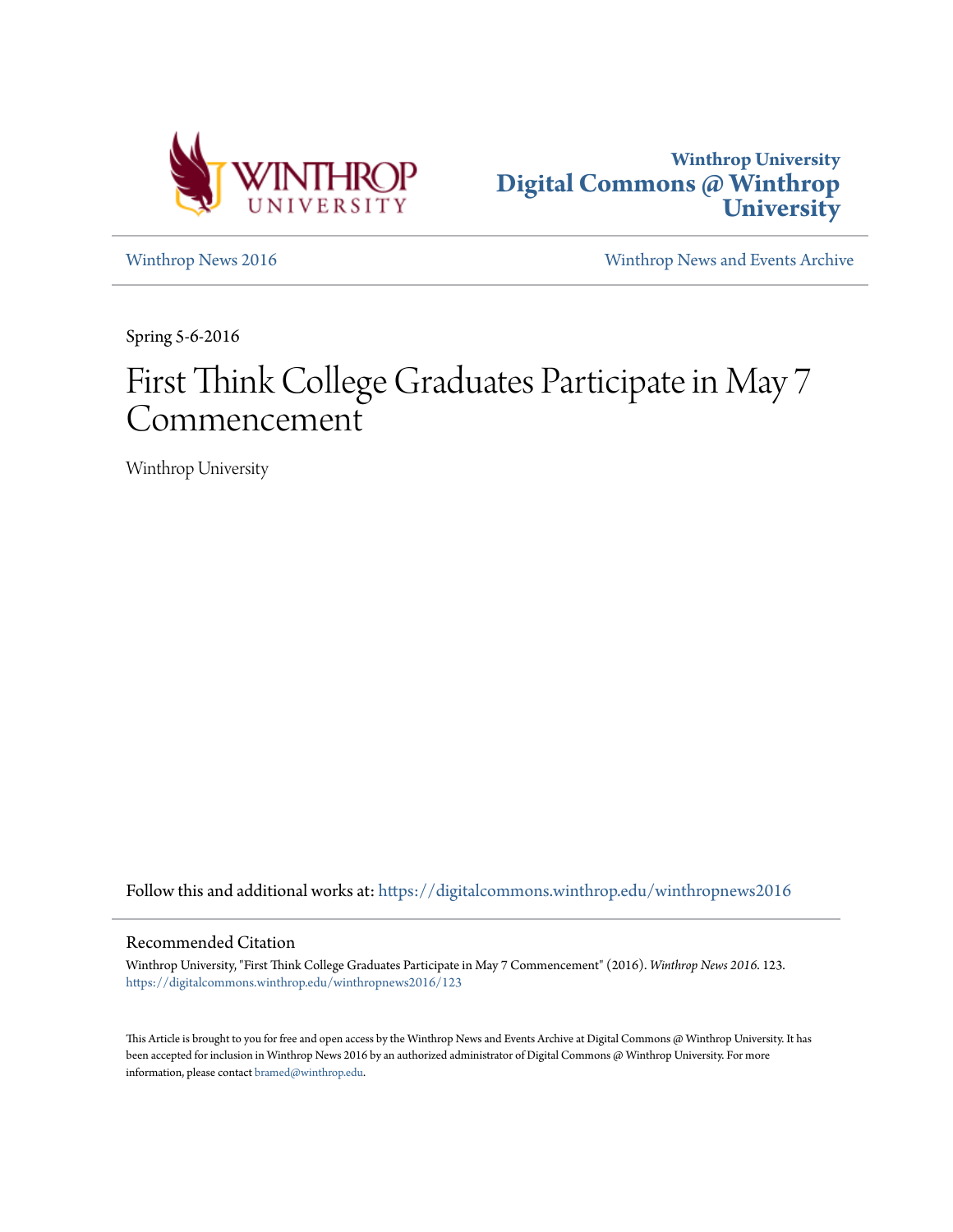EMAIL WINGSPAN BLACKBOARD MAP SITE PEOPLE SAND A SITE PEOPLE



**AFFAIRS ATHLETICS GIVING**

05/06/2016

**ABOUT ADMISSIONS & AID ACADEMICS STUDENT**

**O** SHARE

上脸身。

All News

Archives

RSS News Feeds

Winthrop in the News

# **First Think College Graduates Participate in May 7 Commencement**

### **Quick Facts**

**The Think College program brings students with** intellectual disabilities to campus for two years to take classes, participate in internships and to live in Phelps residence hall with a peer mentor. Kevin Rauppius of Rock Hill and Barbara "Basia" Oley and Sara Oxenfeld, both of Fort Mill, said they never thought they would be able to go to college.



ROCK HILL, SOUTH CAROLINA – Winthrop University's first Think College graduates will receive their certificates at the May 7 undergraduate Commencement exercises.

The **Think College program** brings students with intellectual disabilities to campus for two years to take classes, participate in internships and to live in Phelps residence hall with a peer mentor.

**Kevin Rauppius** of Rock Hill and **Barbara "Basia" Oley** and **Sara Oxenfeld**, both of Fort Mill, said they never thought they would be able to go to college. In fact, Oley said she was told in second grade that she would only be able to read on a very rudimentary level.

Think College Director Jennifer Cease-Cook, from left, with Barbara "Basia" Oley, Kevin Rauppius and Sara Oxenfeld.

Her mother, Terri Oley, pulled her adopted daughter from Poland out of public school and home-schooled

her until high school. After graduation from Fort Mill High, Oley and her family looked for the next step.

Think College Director Jennifer Cease-Cook said the program enables its students to build and strengthen skills so they can look for jobs, become self-determined, learn more about health and nutrition, network with others, and live independently. The Think College students worked at internships accompanied by a peer mentor, including at the library, Instructional Technology Center, the DiGiorgio Campus Center and others.

Oley is honored and proud to be the first student to sign up for the **Think College program**, which is offered at four other universities in South Carolina.

"I learned to be independent, gained job skills, learned to be on time to class and how to get my homework done," Oley said. With her love of reading, she wants to work in a book store or library.

The Think College program, which is offered through the Richard W. Riley College of Education, started with Cease-Cook, three students and two volunteers. Now it has grown to 19 students, 42 paid peer mentors, two graduate assistants, a program director and a program coordinator.

In its two years, the Think College program has received national attention. Terence Brice, one of the Think College students, won a **\$10,000 Autism Speaks United Negro College Fund** (UNCF)